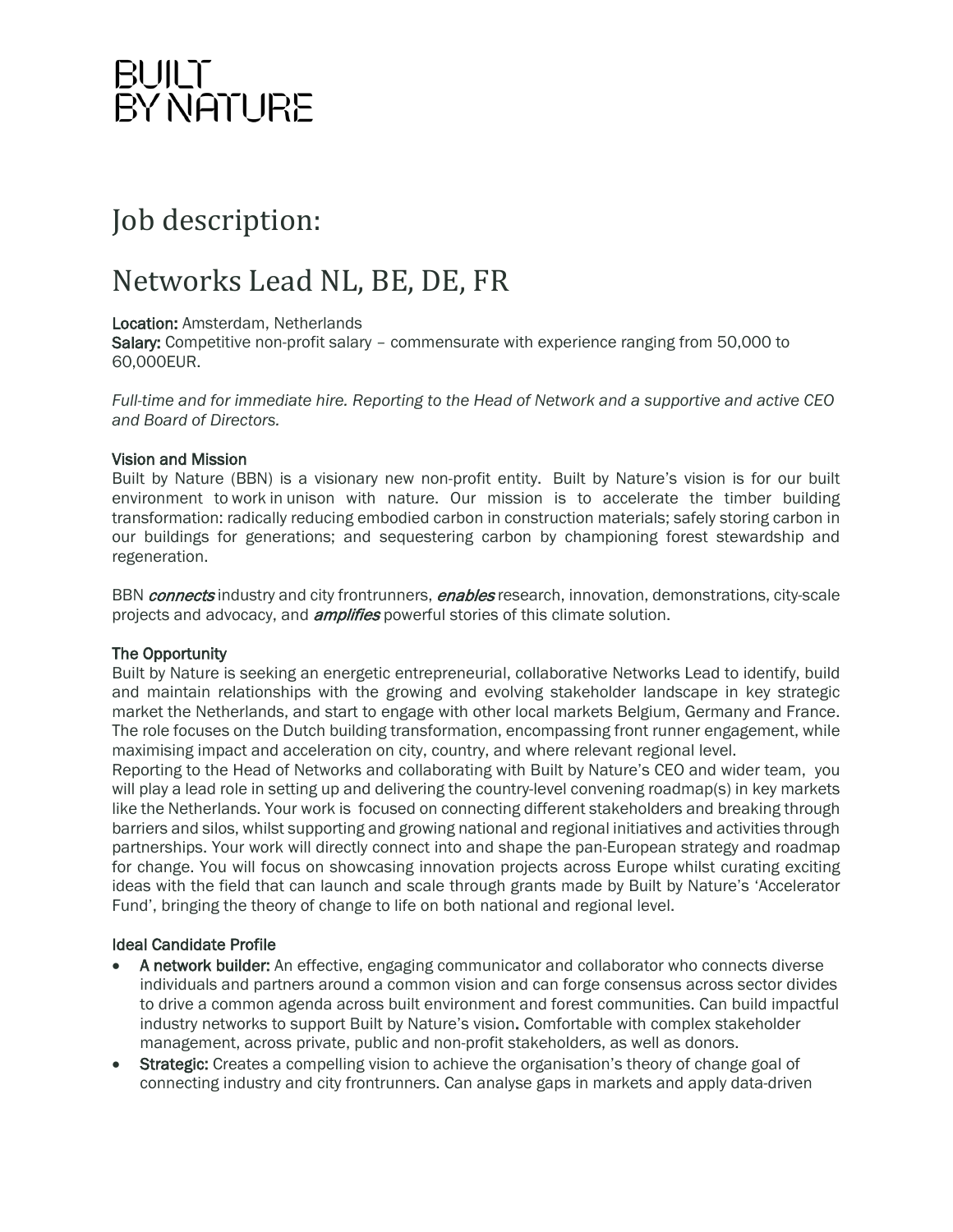## BUILT<br>BY NATURE

decision making on how to approach certain key geographies given market and industry dynamics and positioning of BBN's programs and offerings.

- Communicator: Engaging storyteller and convincing sparring partner and ambassador for BBN's mission and collective vision and roadmap, easy to engage and energise stakeholders while actively listening.
- Adaptive: Able to speak to a variety of partners and work in different constellations and cultures with partners whilst maintaining scope and role.

### Key responsibilities

- Maintain, organise and grow where relevant the local NL network, and once established, expand to other local markets (BE, DE, FR) by defining and managing the local networks strategy, focused on BbN's six stakeholder groups through organising regular multi stakeholder meetups and events, and tracking engagement levels of key stakeholder groups.
- Prepare, engage in and push forward cohesive advocacy on behalf of the NL network through both the understanding of the policy landscape and researching developments, and engaging in advocacy by positioning Built by Nature as the neutral party, whilst speaking on behalf of and with key stakeholders in key events, fora and with key decision makers
- Leading in amplifying local and pan-European leading examples, lessons and solutions in the timber transformation space
- Contribute to a cohesive BbN network of and fund for frontrunners and strengthening BbN's value proposition to stakeholders in the local markets assigned to you
	- o Closely collaborating with the Head of networks on local and Pan-European stakeholder engagement
	- o Supporting local actors to apply and execute on grants through the accelerator fund – working closely with the Fund coordinator
	- $\circ$  Working closely with the Head of communications on amplifying stories from the frontrunners
	- o Adding local insights to the Head of Policy around local advocacy and policy developments
- Being a team player:
	- a. Collaborate and support work planning, team activities and facilitation as required by the team, under direction of the CEO
	- b. Report to and support the Head of Networks and CEO
	- c. Manage local budget allocations and support movement building both internally and externally
	- d. Attend and support events as a Built by Nature ambassador.
	- e. Live up to our shared values of inclusiveness, transparency and collaboration.

### Minimum qualifications

- 3-5 years experience within a built environment or urban development setting, with a strong personal network in the buildings sector, ideally in the NL market.
- Broad understanding of how to build effective collaborations across program areas, stakeholder segments, and arenas.